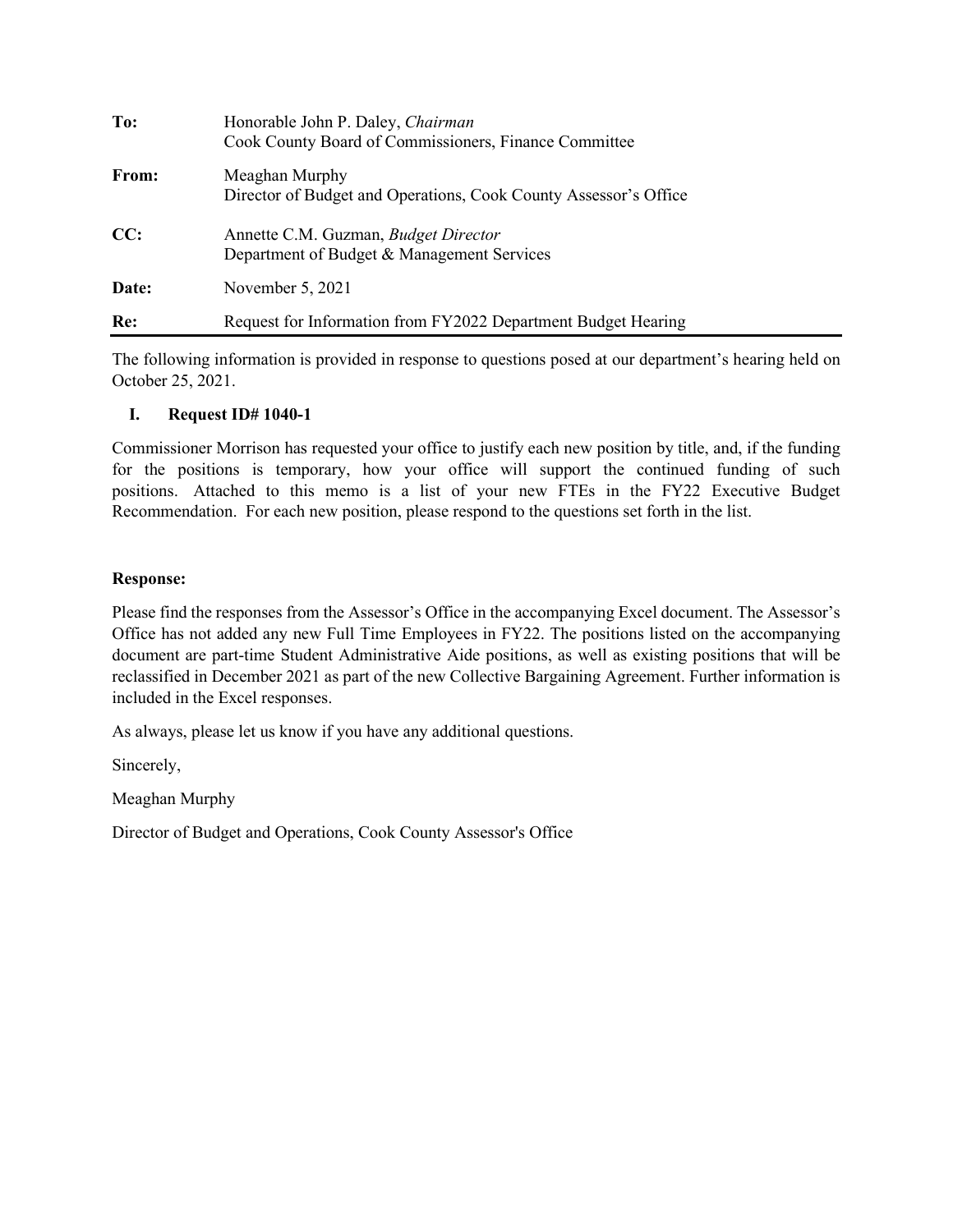| <b>Job Code</b>                  | <b>Funding Status</b> | Job Function - indicate what the position will do within the<br>operation? | Justification - please indicate why your office<br>needs the position.                                                                                                                                                                                                                                                                                                                                                                                                                  | Revenue Source - if the position is marked as "temporary" in<br>column E, please indicate how this will be funded once the funding<br>is gone. |
|----------------------------------|-----------------------|----------------------------------------------------------------------------|-----------------------------------------------------------------------------------------------------------------------------------------------------------------------------------------------------------------------------------------------------------------------------------------------------------------------------------------------------------------------------------------------------------------------------------------------------------------------------------------|------------------------------------------------------------------------------------------------------------------------------------------------|
| 0079-Student Administrative Aide | Permanent             | Part-time graduate student intern for Data Science Department              | The Assessor's Office has formed strong partnerships<br>with local colleges and universities to provide students<br>with an exceptional internship experience in the public<br>sector. In turn, our interns have provided the<br>Assessor's Office with tremendous value through the<br>projects they have participated in while working with<br>our office. In 2022 we plan on expanding our list of<br>partner schools to offer this experience to more<br>students from Cook County. | N/A                                                                                                                                            |
| 0079-Student Administrative Aide | Permanent             | Part-time graduate student intern for Data Science Department              | The Assessor's Office has formed strong partnerships<br>with local colleges and universities to provide students<br>with an exceptional internship experience in the public<br>sector. In turn, our interns have provided the<br>Assessor's Office with tremendous value through the<br>projects they have participated in while working with<br>our office. In 2022 we plan on expanding our list of<br>partner schools to offer this experience to more<br>students from Cook County. | N/A                                                                                                                                            |
| 0079-Student Administrative Aide | Permanent             | Part-time graduate student intern for Legal Department                     | The Assessor's Office has formed strong partnerships<br>with local colleges and universities to provide students<br>with an exceptional internship experience in the public<br>sector. In turn, our interns have provided the<br>Assessor's Office with tremendous value through the<br>projects they have participated in while working with<br>our office. In 2022 we plan on expanding our list of<br>partner schools to offer this experience to more<br>students from Cook County. | N/A                                                                                                                                            |
| 0079-Student Administrative Aide | Permanent             | Part-time college or graduate student intern for IT Department             | The Assessor's Office has formed strong partnerships<br>with local colleges and universities to provide students<br>with an exceptional internship experience in the public<br>sector. In turn, our interns have provided the<br>Assessor's Office with tremendous value through the<br>projects they have participated in while working with<br>our office. In 2022 we plan on expanding our list of<br>partner schools to offer this experience to more<br>students from Cook County. | N/A                                                                                                                                            |
| 0079-Student Administrative Aide | Permanent             | Part time college or graduate student intern for HR Department             | The Assessor's Office has formed strong partnerships<br>with local colleges and universities to provide students<br>with an exceptional internship experience in the public<br>sector. In turn, our interns have provided the<br>Assessor's Office with tremendous value through the<br>projects they have participated in while working with<br>our office. In 2022 we plan on expanding our list of<br>partner schools to offer this experience to more<br>students from Cook County. | N/A                                                                                                                                            |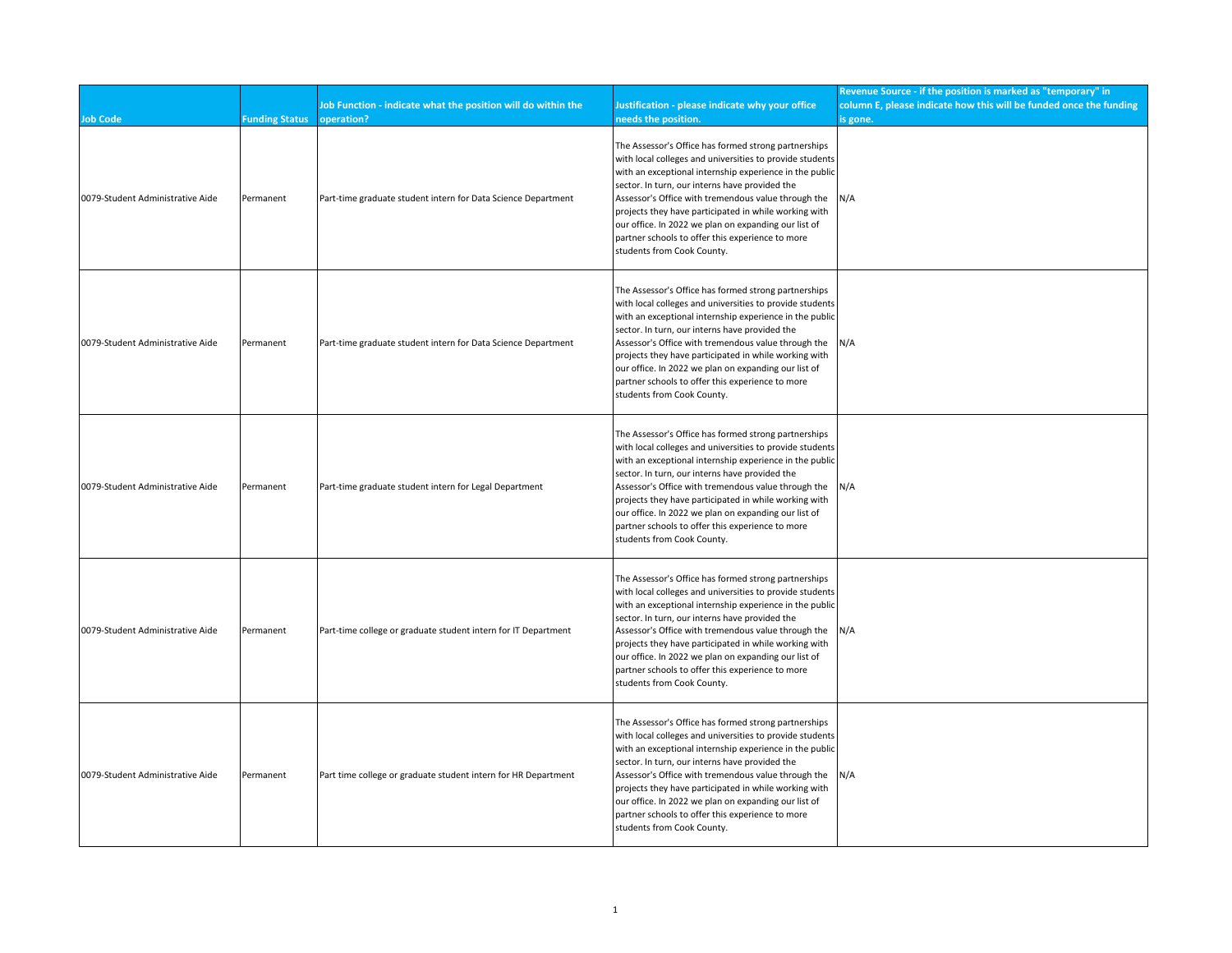|                                    |                       |                                                                                                                                                                                                                                           |                                                                                                                                                                                                           | Revenue Source - if the position is marked as "temporary" in       |
|------------------------------------|-----------------------|-------------------------------------------------------------------------------------------------------------------------------------------------------------------------------------------------------------------------------------------|-----------------------------------------------------------------------------------------------------------------------------------------------------------------------------------------------------------|--------------------------------------------------------------------|
|                                    |                       | Job Function - indicate what the position will do within the                                                                                                                                                                              | Justification - please indicate why your office                                                                                                                                                           | column E, please indicate how this will be funded once the funding |
| <b>Job Code</b>                    | <b>Funding Status</b> | operation?                                                                                                                                                                                                                                | needs the position.                                                                                                                                                                                       | is gone.                                                           |
| 4944-Division Analyst I-Assessor   | Permanent             | Division Analysts work on the divisions and/or consolidations of PINs,<br>which is a crucial part of the tax and assessment cycles                                                                                                        | Succession Planning and addressing current levels of<br>understaffing. Please note, this is not a new position<br>but a reclassifying of an existing vacancy to a Division<br>Analyst job code and title. | ۷/A                                                                |
| 4920-Taxpayer Info Specialist II   | Permanent             | Taxpayer Information Specialists work directly with members of the<br>public via phone and in-person service, process homestead exemptions,<br>and perform a wide range of tasks all related to ensuring a great<br>'customer" experience | This is a reclassification of an existing position, as part<br>of the new CBA                                                                                                                             | N/A                                                                |
| 4993-I/C Valuations Jr Analyst III | Permanent             | Valuations Analysts play an important role in the assessment and<br>appeals processes, evaluating market data as well as evidence submitted<br>on appeal to finalize assessments                                                          | This is a reclassification of an existing position, as part<br>of the new CBA                                                                                                                             | N/A                                                                |
| 4920-Taxpayer Info Specialist II   | Permanent             | Taxpayer Information Specialists work directly with members of the<br>public via phone and in-person service, process homestead exemptions,<br>and perform a wide range of tasks all related to ensuring a great<br>'customer" experience | This is a reclassification of an existing position, as part<br>of the new CBA                                                                                                                             | N/A                                                                |
| 4920-Taxpayer Info Specialist II   | Permanent             | Taxpayer Information Specialists work directly with members of the<br>public via phone and in-person service, process homestead exemptions,<br>and perform a wide range of tasks all related to ensuring a great<br>'customer" experience | This is a reclassification of an existing position, as part<br>of the new CBA                                                                                                                             | N/A                                                                |
| 4920-Taxpayer Info Specialist II   | Permanent             | Taxpayer Information Specialists work directly with members of the<br>public via phone and in-person service, process homestead exemptions,<br>and perform a wide range of tasks all related to ensuring a great<br>'customer" experience | This is a reclassification of an existing position, as part<br>of the new CBA                                                                                                                             | N/A                                                                |
| 4920-Taxpayer Info Specialist II   | Permanent             | Taxpayer Information Specialists work directly with members of the<br>public via phone and in-person service, process homestead exemptions,<br>and perform a wide range of tasks all related to ensuring a great<br>'customer" experience | This is a reclassification of an existing position, as part<br>of the new CBA                                                                                                                             | N/A                                                                |
| 4925-Freedom of Info Special III   | Permanent             | FOIA Specialist respond to incoming FOIA requests, retrieving data,<br>documents, and other responsive information for the requestor                                                                                                      | This is a reclassification of an existing position, as part<br>of the new CBA                                                                                                                             | N/A                                                                |
| 4925-Freedom of Info Special III   | Permanent             | FOIA Specialist respond to incoming FOIA requests, retrieving data,<br>documents, and other responsive information for the requestor                                                                                                      | This is a reclassification of an existing position, as part<br>of the new CBA                                                                                                                             | N/A                                                                |
| 4977-Resident Jr Analyst III       | Permanent             | Valuations Analysts play an important role in the assessment and<br>appeals processes, evaluating market data as well as evidence submitted<br>on appeal to finalize assessments                                                          | This is a reclassification of an existing position, as part<br>of the new CBA                                                                                                                             | N/A                                                                |
| 4993-I/C Valuations Jr Analyst III | Permanent             | Valuations Analysts play an important role in the assessment and<br>appeals processes, evaluating market data as well as evidence submitted<br>on appeal to finalize assessments                                                          | This is a reclassification of an existing position, as part<br>of the new CBA                                                                                                                             | N/A                                                                |
| 4993-I/C Valuations Jr Analyst III | Permanent             | Valuations Analysts play an important role in the assessment and<br>appeals processes, evaluating market data as well as evidence submitted<br>on appeal to finalize assessments                                                          | This is a reclassification of an existing position, as part<br>of the new CBA                                                                                                                             | N/A                                                                |
| 4993-I/C Valuations Jr Analyst III | Permanent             | Valuations Analysts play an important role in the assessment and<br>appeals processes, evaluating market data as well as evidence submitted<br>on appeal to finalize assessments                                                          | This is a reclassification of an existing position, as part<br>of the new CBA                                                                                                                             | N/A                                                                |
| 4993-I/C Valuations Jr Analyst III | Permanent             | Valuations Analysts play an important role in the assessment and<br>appeals processes, evaluating market data as well as evidence submitted<br>on appeal to finalize assessments                                                          | This is a reclassification of an existing position, as part<br>of the new CBA                                                                                                                             | N/A                                                                |
| 4993-I/C Valuations Jr Analyst III | Permanent             | Valuations Analysts play an important role in the assessment and<br>appeals processes, evaluating market data as well as evidence submitted<br>on appeal to finalize assessments                                                          | This is a reclassification of an existing position, as part<br>of the new CBA                                                                                                                             | N/A                                                                |
| 4977-Resident Jr Analyst III       | Permanent             | Valuations Analysts play an important role in the assessment and<br>appeals processes, evaluating market data as well as evidence submitted<br>on appeal to finalize assessments                                                          | This is a reclassification of an existing position, as part<br>of the new CBA                                                                                                                             | N/A                                                                |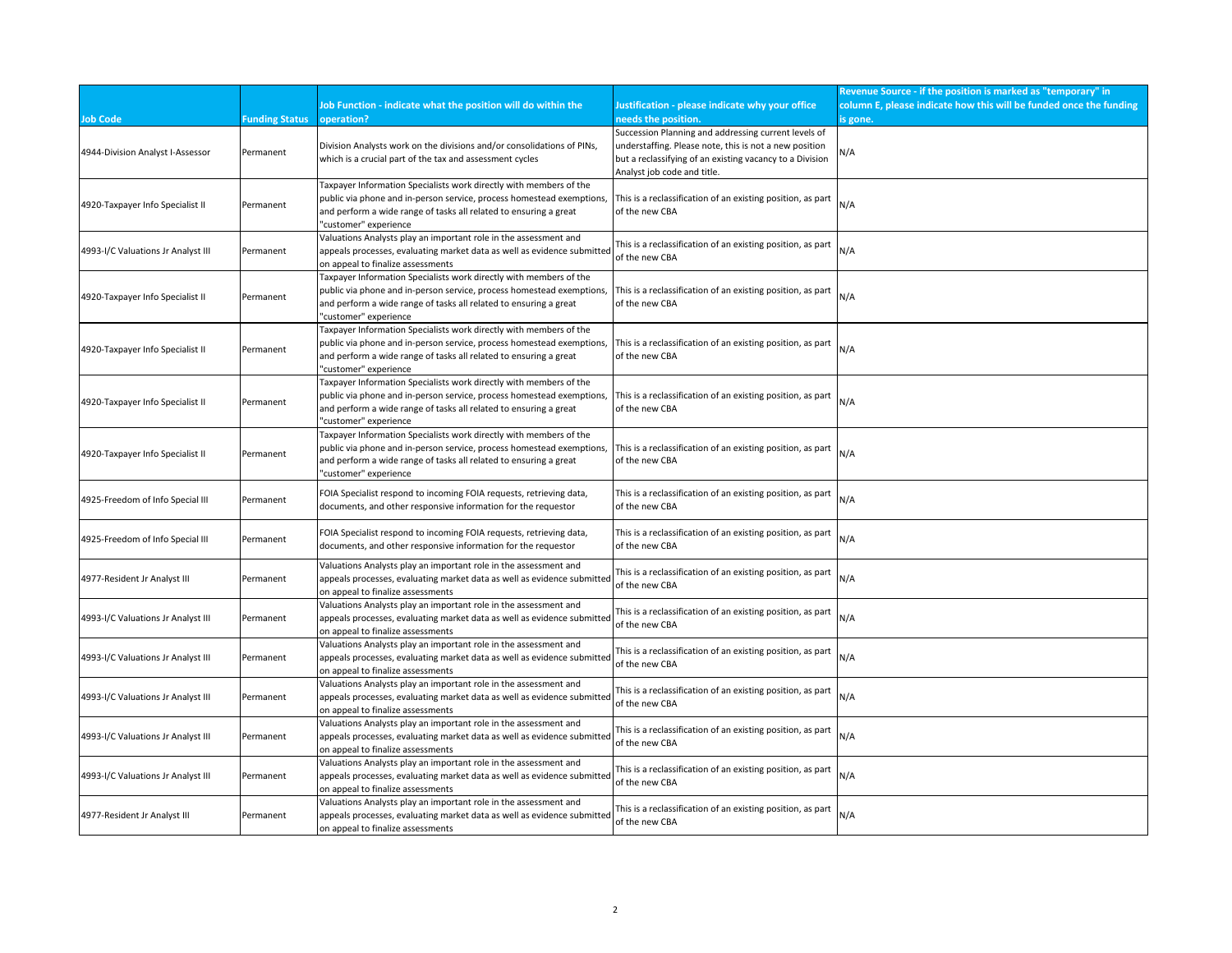|                                    |                       |                                                                                                              |                                                                               | Revenue Source - if the position is marked as "temporary" in       |
|------------------------------------|-----------------------|--------------------------------------------------------------------------------------------------------------|-------------------------------------------------------------------------------|--------------------------------------------------------------------|
|                                    |                       | Job Function - indicate what the position will do within the                                                 | Justification - please indicate why your office                               | column E, please indicate how this will be funded once the funding |
| <b>Job Code</b>                    | <b>Funding Status</b> | operation?                                                                                                   | needs the position.                                                           | is gone.                                                           |
|                                    |                       | Valuations Analysts play an important role in the assessment and                                             | This is a reclassification of an existing position, as part                   |                                                                    |
| 4977-Resident Jr Analyst III       | Permanent             | appeals processes, evaluating market data as well as evidence submitted                                      | of the new CBA                                                                | N/A                                                                |
|                                    |                       | on appeal to finalize assessments                                                                            |                                                                               |                                                                    |
|                                    |                       | Valuations Analysts play an important role in the assessment and                                             | This is a reclassification of an existing position, as part                   |                                                                    |
| 4977-Resident Jr Analyst III       | Permanent             | appeals processes, evaluating market data as well as evidence submitted                                      | of the new CBA                                                                | N/A                                                                |
|                                    |                       | on appeal to finalize assessments                                                                            |                                                                               |                                                                    |
| 4977-Resident Jr Analyst III       |                       | Valuations Analysts play an important role in the assessment and                                             | This is a reclassification of an existing position, as part                   | N/A                                                                |
|                                    | Permanent             | appeals processes, evaluating market data as well as evidence submitted<br>on appeal to finalize assessments | of the new CBA                                                                |                                                                    |
|                                    |                       | Valuations Analysts play an important role in the assessment and                                             |                                                                               |                                                                    |
| 4977-Resident Jr Analyst III       | Permanent             | appeals processes, evaluating market data as well as evidence submitted                                      | This is a reclassification of an existing position, as part                   | N/A                                                                |
|                                    |                       | on appeal to finalize assessments                                                                            | of the new CBA                                                                |                                                                    |
|                                    |                       | Taxpayer Information Specialists work directly with members of the                                           |                                                                               |                                                                    |
|                                    | Permanent             | public via phone and in-person service, process homestead exemptions,                                        | This is a reclassification of an existing position, as part                   | N/A                                                                |
| 4886-Taxpayer Info Senior Spec II  |                       | and perform a wide range of tasks all related to ensuring a great                                            | of the new CBA                                                                |                                                                    |
|                                    |                       | 'customer" experience                                                                                        |                                                                               |                                                                    |
|                                    |                       | Taxpayer Information Specialists work directly with members of the                                           |                                                                               |                                                                    |
| 4886-Taxpayer Info Senior Spec II  | Permanent             | public via phone and in-person service, process homestead exemptions,                                        | This is a reclassification of an existing position, as part                   | N/A                                                                |
|                                    |                       | and perform a wide range of tasks all related to ensuring a great                                            | of the new CBA                                                                |                                                                    |
|                                    |                       | 'customer" experience                                                                                        |                                                                               |                                                                    |
|                                    |                       | Valuations Analysts play an important role in the assessment and                                             | This is a reclassification of an existing position, as part                   | N/A                                                                |
| 4977-Resident Jr Analyst III       | Permanent             | appeals processes, evaluating market data as well as evidence submitted<br>on appeal to finalize assessments | of the new CBA                                                                |                                                                    |
|                                    |                       | Valuations Analysts play an important role in the assessment and                                             |                                                                               |                                                                    |
| 4977-Resident Jr Analyst III       | Permanent             | appeals processes, evaluating market data as well as evidence submitted                                      | This is a reclassification of an existing position, as part                   | N/A                                                                |
|                                    |                       | on appeal to finalize assessments                                                                            | of the new CBA                                                                |                                                                    |
|                                    |                       | Taxpayer Information Specialists work directly with members of the                                           |                                                                               |                                                                    |
|                                    |                       | public via phone and in-person service, process homestead exemptions,                                        | This is a reclassification of an existing position, as part                   | N/A                                                                |
| 4886-Taxpayer Info Senior Spec II  | Permanent             | and perform a wide range of tasks all related to ensuring a great                                            | of the new CBA                                                                |                                                                    |
|                                    |                       | 'customer" experience                                                                                        |                                                                               |                                                                    |
|                                    | Permanent             | Taxpayer Information Specialists work directly with members of the                                           |                                                                               |                                                                    |
| 4886-Taxpayer Info Senior Spec II  |                       | public via phone and in-person service, process homestead exemptions,                                        | This is a reclassification of an existing position, as part<br>N/A            |                                                                    |
|                                    |                       | and perform a wide range of tasks all related to ensuring a great                                            | of the new CBA                                                                |                                                                    |
|                                    |                       | 'customer" experience<br>Taxpayer Information Specialists work directly with members of the                  |                                                                               |                                                                    |
|                                    |                       | public via phone and in-person service, process homestead exemptions,                                        | This is a reclassification of an existing position, as part                   |                                                                    |
| 4886-Taxpayer Info Senior Spec II  | Permanent             | and perform a wide range of tasks all related to ensuring a great                                            | of the new CBA                                                                | N/A                                                                |
|                                    |                       | 'customer" experience                                                                                        |                                                                               |                                                                    |
|                                    |                       | Valuations Analysts play an important role in the assessment and                                             |                                                                               |                                                                    |
| 4993-I/C Valuations Jr Analyst III | Permanent             | appeals processes, evaluating market data as well as evidence submitted                                      | This is a reclassification of an existing position, as part<br>of the new CBA | N/A                                                                |
|                                    |                       | on appeal to finalize assessments                                                                            |                                                                               |                                                                    |
|                                    | Permanent             | Valuations Analysts play an important role in the assessment and                                             | This is a reclassification of an existing position, as part<br>of the new CBA | N/A                                                                |
| 4993-I/C Valuations Jr Analyst III |                       | appeals processes, evaluating market data as well as evidence submitted                                      |                                                                               |                                                                    |
|                                    |                       | on appeal to finalize assessments                                                                            |                                                                               |                                                                    |
| 4993-I/C Valuations Jr Analyst III |                       | Valuations Analysts play an important role in the assessment and                                             | This is a reclassification of an existing position, as part                   |                                                                    |
|                                    | Permanent             | appeals processes, evaluating market data as well as evidence submitted                                      | of the new CBA                                                                | N/A                                                                |
|                                    |                       | on appeal to finalize assessments<br>Taxpayer Information Specialists work directly with members of the      |                                                                               |                                                                    |
| 4886-Taxpayer Info Senior Spec II  | Permanent             | public via phone and in-person service, process homestead exemptions,                                        | This is a reclassification of an existing position, as part                   |                                                                    |
|                                    |                       | and perform a wide range of tasks all related to ensuring a great                                            | of the new CBA                                                                | N/A                                                                |
|                                    |                       | 'customer" experience                                                                                        |                                                                               |                                                                    |
|                                    |                       | Taxpayer Information Specialists work directly with members of the                                           |                                                                               |                                                                    |
|                                    |                       | public via phone and in-person service, process homestead exemptions,                                        | This is a reclassification of an existing position, as part                   | N/A                                                                |
| 4886-Taxpayer Info Senior Spec II  | Permanent             | and perform a wide range of tasks all related to ensuring a great                                            | of the new CBA                                                                |                                                                    |
|                                    |                       | "customer" experience                                                                                        |                                                                               |                                                                    |